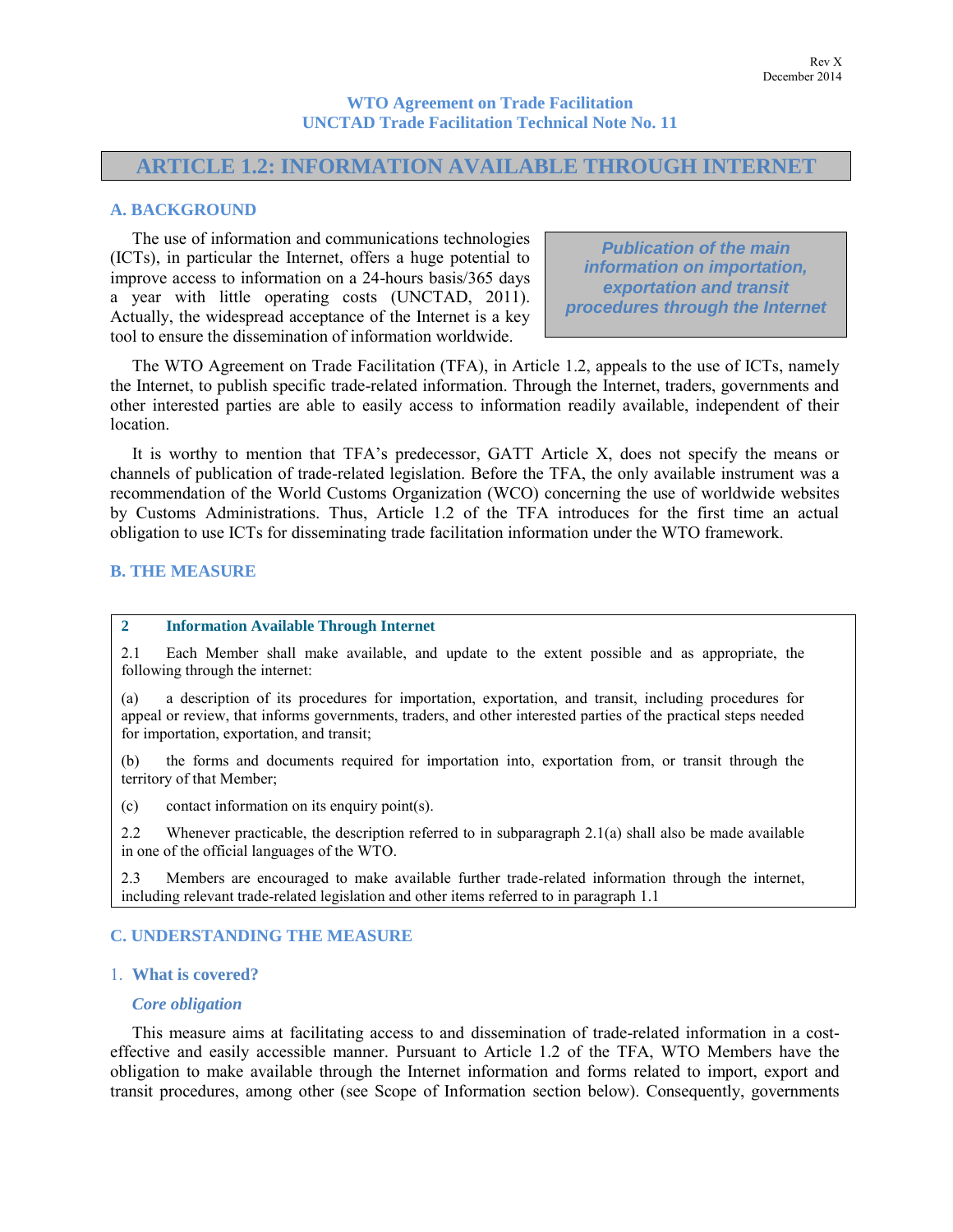shall ensure that the covered information is uploaded and readily available to any traders, government or other interested party.

As procedures and requirements may change over time, Article 1.2 also requests WTO Members to update their website(s) in order to provide the most accurate information to relevant stakeholders. Nonetheless, the obligation to update was to some extent neutralized by adding the terms "to the extent possible" and "as appropriate". In other words, both terms bring some degree of flexibility in the compliance of the obligation to update.

The term "to the extent possible" requires that WTO Members undertake serious efforts to update the information available on the Internet (Panel reports, EEC - Restrictions on Imports of Apples from Chile). In case of incompliance, the concerned WTO Member will need to prove that, in spite of its efforts, it was impossible to comply with it, taken into account the relevant circumstances on a case-by-case basis.

While the use of the term "as appropriate" might induce a certain level of flexibility in meeting the update requirement, WTO Members remain obliged to comply with this requirement. According to WTO Panels *"[t]he word appropriate, in its general dictionary sense, means especially suitable, proper. This suggests that "appropriate measures" are those that are suitable for achieving their purpose" (Panel reports in, Mexico-Telecom, EC-Tube or Pipe Fittings, US-Clove Cigarettes).* Therefore, the term "as appropriate" leaves to WTO Members the choice regarding the suitable method to update the information on the Internet.

#### *Scope*

Pursuant to Article 1.2 of the TFA, WTO Members are obliged to upload into the Internet at least the following information:

- a) A description of import, export and transit procedures;
- b) A description of procedures for appeal or review;
- c) Forms and documents required for importation, exportation and transit; and
- d) Contact information on enquiry points.

While GATT X is mainly related to publication of the legal basis of these procedures and Article 1.1 of the TFA requests the publication of information as such, Article 1.2 of the TFA requests WTO Members to undertake further actions.

Thereby, WTO Members shall provide a practical explanation of the different steps composing the procedures for importation, exportation and transit. The aim is that relevant stakeholders obtain a comprehensive understanding on how to import to, export from, or transit through the territory of the concerned WTO Member.

A footnote to Article 1.2.1(a) points out that each WTO Member has the discretion to state on its website the legal limitations of these descriptions. This means that WTO Members may include a note restricting the legal validity of this description. For instance, it may be a sort of disclaimer stating that this description available on the Internet does not replace the actual legal basis.

## *Other trade-related information*

The TFA also encourages WTO Members to publish on the Internet additional trade-related information, including the legal basis and the items referred to Article 1.1 of the TFA (See Technical Note No. 1 on Publication). Due to its best-endeavour nature, WTO Members have the discretion whether to make available on the Internet further trade-related information.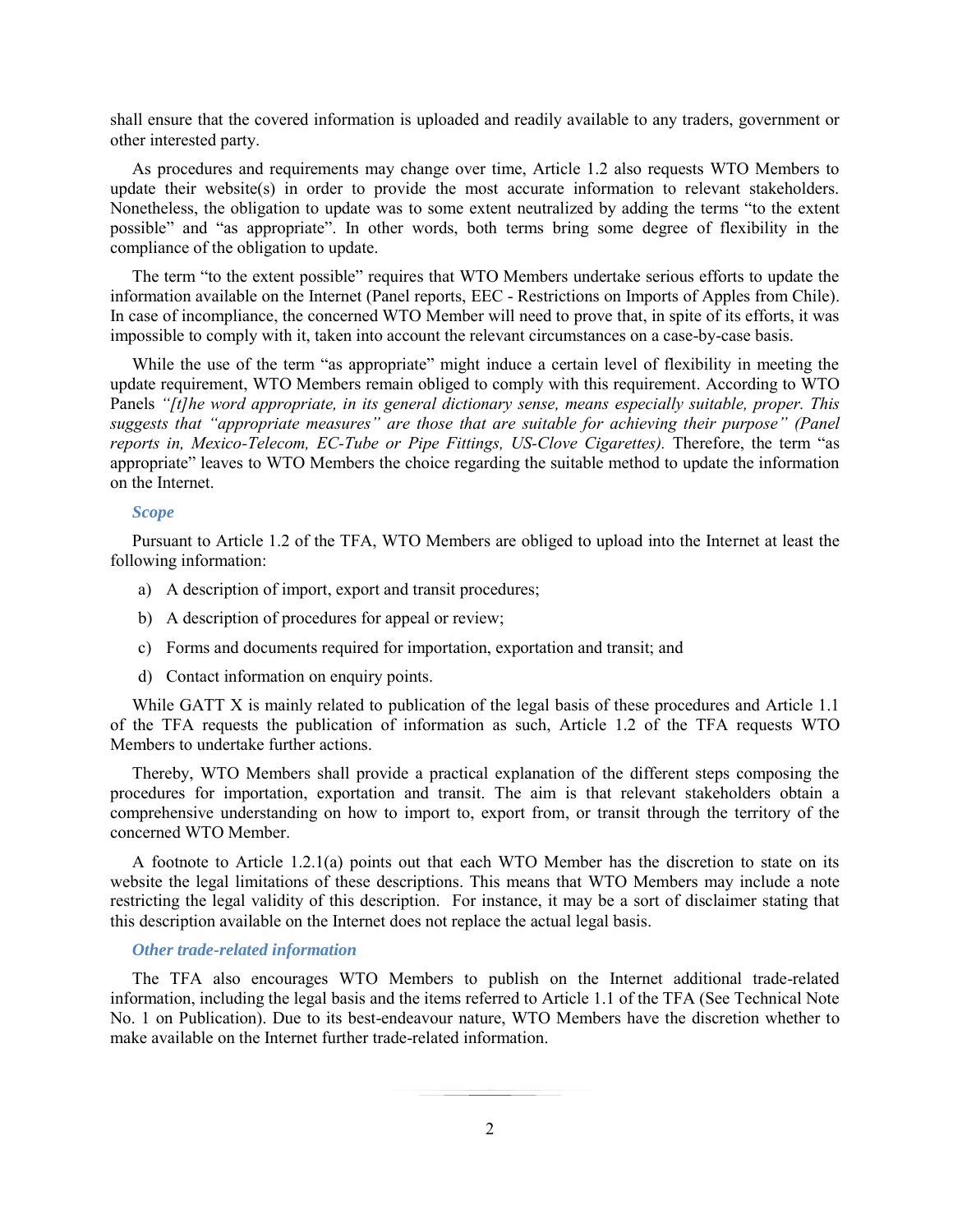#### *Language*

The TFA also requests WTO Members to make the description of import, export and transit procedures, including appeal and review procedures, in one of the official languages of the WTO (English, Spanish or French), whenever practicable.

According to its ordinary definition, the term "practicable" means "able to be done or put into practice successfully" (Oxford dictionary). Thus, a WTO Member is expected to translate and make these descriptions available through the Internet in one official WTO language as far as it has the technological capacity and the resources, both financial and human resources, to do so.

### 2. **What is not covered?**

Article 1.2 does not require WTO Members to publish the information on one centralized website. Thus, the information published on the Internet can be mirrored on several sites (UNCTAD, 2011). In all cases, WTO Members shall ensure that the information is identical in all sites in order to set up a predictable environment for relevant stakeholders.

The TFA does not specify if the information should be uploaded by a governmental agency. Thus, it is possible that WTO Members delegate this task to private entities. In that case, it would be of utmost importance that the concerned WTO Member monitors the accuracy and authenticity of such information.

### **D. IMPLEMENTATION ISSUES**

#### *UNCTAD Study*

In a recent study entitled *"The new frontier of competitiveness in developing countries: Implementing Trade Facilitation"*, UNCTAD analysed the implementation status of TF measures in 26 developing countries, including least-developed countries (LDCs), middle-income developing countries, landlocked countries, transit developing countries, and small island economies in Africa, Asia, the Caribbean and Latin America (UNCTAD 2014).

As to the measure "information through Internet", out of twenty-six participating countries, two countries (8%) reported a full level of implementation and other two countries considered that the measure was not implemented at all; while twenty-two (84%) reported a partial implementation. This particularly high percentage of "partial implementation" is due to the fact that this measure requires the collaboration and information from a large number of agencies, and very often some agencies (e.g. Customs) already provide all relevant information on the internet, while some other agencies do not do that.

TF stakeholders in the participating countries claimed that the main reasons for non-implementation were: lack of resources (mentioned by 76 % of the countries), lack of the organizational and institutional framework (64 %) and lack of inter-agency cooperation (56 %). Stakeholders also quoted lack of capacity of the economic operators as a reason for partial implementation of the measure.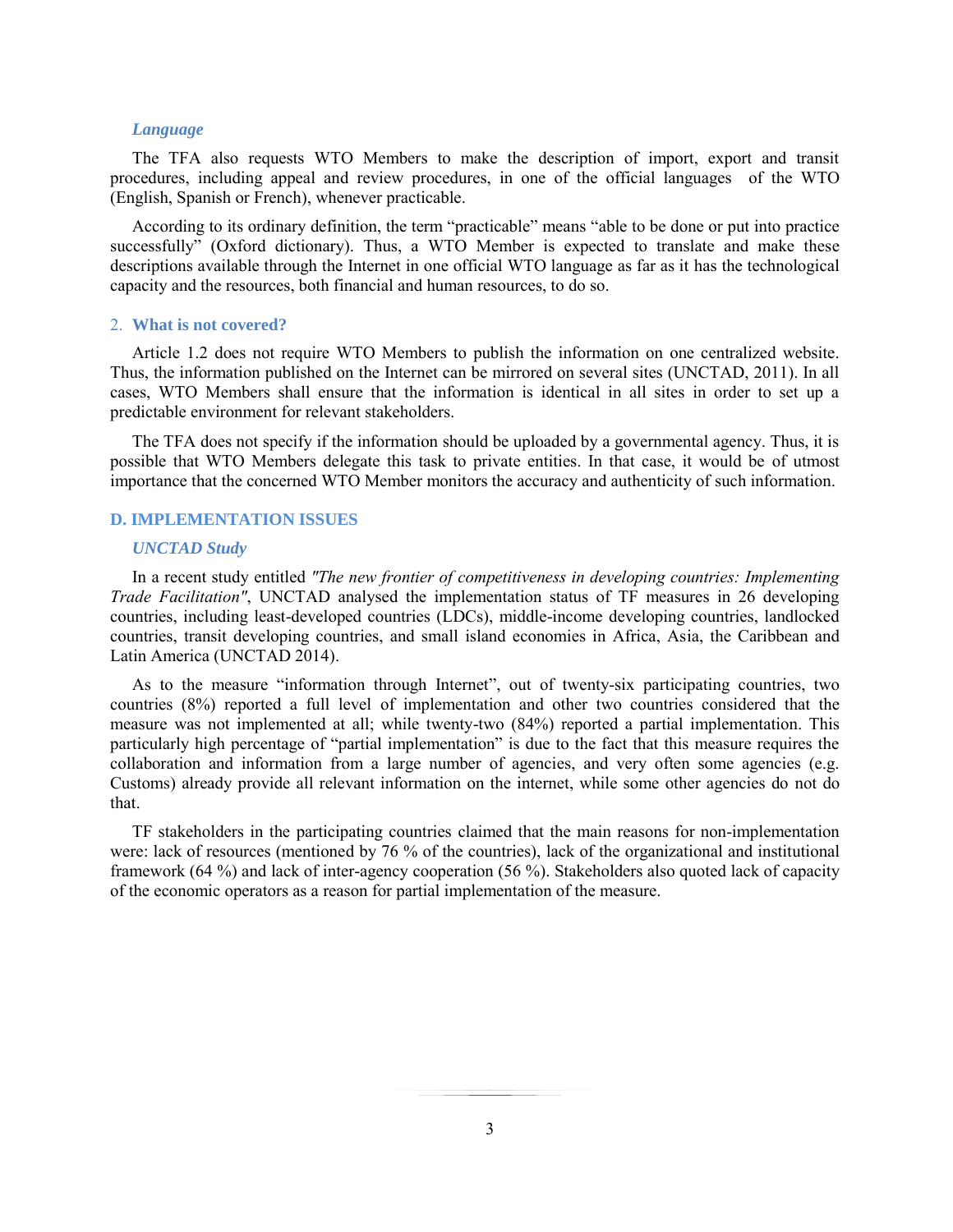## *Implementation Check List*

The following list may be used as guidance when estimating the level of compliance with the measure:

- There is legal or administrative procedure or established practice to publish through the Internet the information listed in the article
- $\Box$  All items of the required information are published in the Internet.
- Information is published promptly and updated when modified, and if not, a country explains why it was  $\Box$ not possible or appropriate.
- All items of the required information are in one of the WTO official languages.
- The issue of the legal validity of the information published on the Internet is addressed/clarified.  $\Box$

## *Preparing a national implementation plan*

The following table may be used as a basis for the national implementation plan for this measure.

|                    | <b>Actions required</b>                                                                |
|--------------------|----------------------------------------------------------------------------------------|
|                    | <b>Preparatory stage</b>                                                               |
|                    | 1.1 Take legal or administrative measures to introduce or formalize the obligation to  |
|                    | officially publish and update the required information                                 |
|                    | 1.2 If needed, designate a focal Ministry/Department in the country responsible for    |
|                    | overseeing that all the required information is published on the Internet.             |
|                    | Set up                                                                                 |
| <b>Recommended</b> | 2.1 Create/Update the information management system for publishing information         |
| implementation     | on the internet                                                                        |
| method             | 2.2 Update/Develop a comprehensive information technology (IT) strategy                |
|                    | 2.3 Address the issue of information security                                          |
|                    | 2.4 Address or clarify the issue of the legal validity of information published on the |
|                    | internet                                                                               |
|                    | <b>Management and follow-up</b>                                                        |
|                    | Periodical monitoring and evaluation of the situation with respect to publication on   |
|                    | the Internet                                                                           |
| <b>Time for</b>    | The estimated implementation time ranges/is between two and three years, on            |
| implementation     | average                                                                                |
| <b>Leading</b>     | Ministry in charge of Trade is most commonly chosen as the leading implementation      |
| implementation     | agency                                                                                 |
| agency             |                                                                                        |

## *References*

- Panel Report, European Communities Anti Dumping Duties on Malleable Cast Iron Tube or Pipe Fittings from Brazil, WT/DS219/R, adopted 18 August 2003, as modified by Appellate Body Report WT/DS219/AB/R, DSR 2003:VII, p. 2701.
- Panel Report, EEC Restrictions on Imports of Dessert Apples, L/5047, adopted on 10 November 1980, 27S/98, 117, paras. 4.22-4.23.
- Panel Report, Mexico Measures Affecting Telecommunications Services, WT/DS204/R, adopted 1 June 2004, DSR 2004:IV, p. 1537.